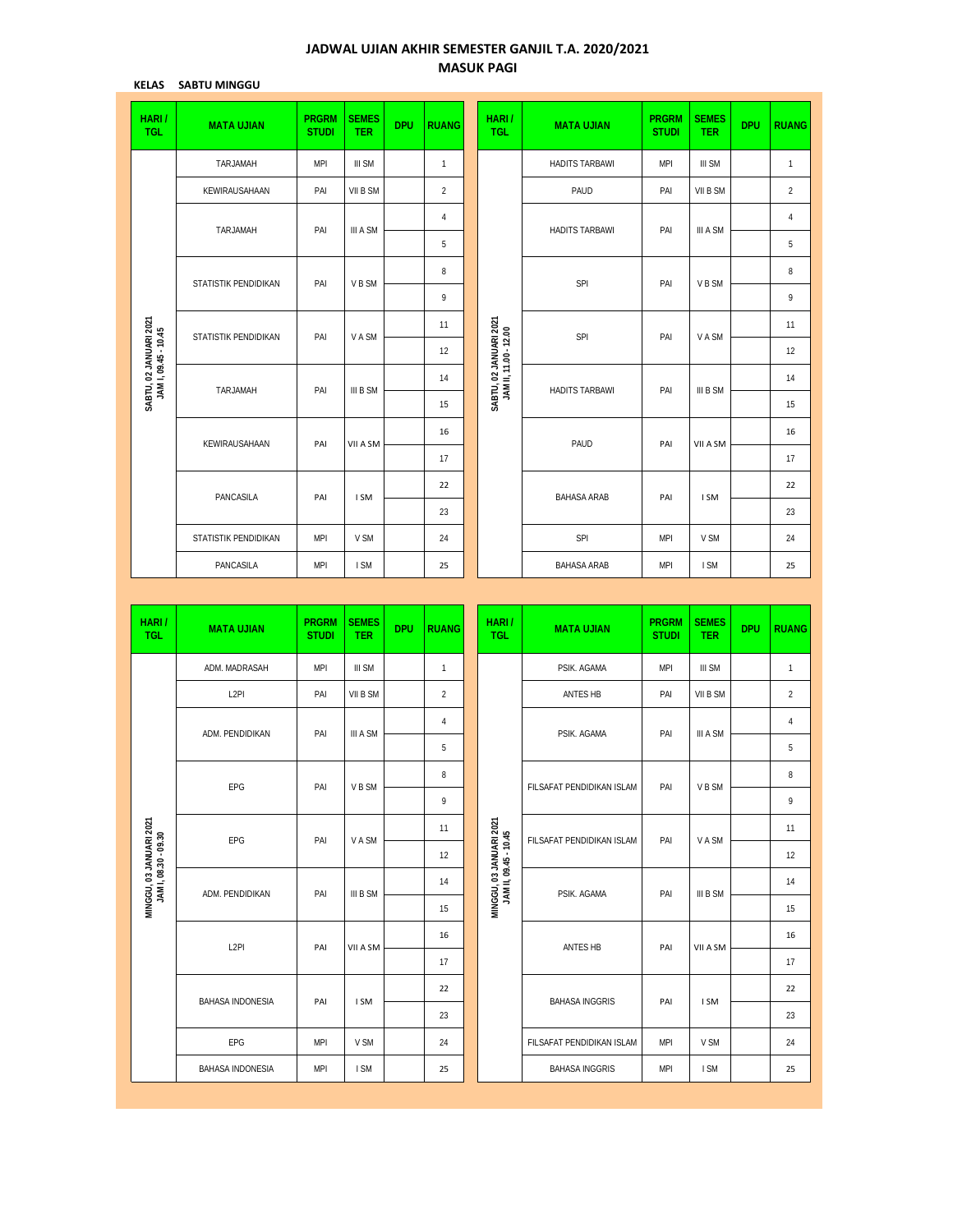| HARI/<br><b>TGL</b>                               | <b>MATA UJIAN</b>      | <b>PRGRM</b><br><b>STUDI</b> | <b>SEMES</b><br><b>TER</b> | <b>DPU</b> | <b>RUANG</b>   | HARI/<br><b>TGL</b>                             | <b>MATA UJIAN</b>         | <b>PRGRM</b><br><b>STUDI</b> | <b>SEMES</b><br><b>TER</b> | <b>DPU</b> | <b>RUANG</b>   |
|---------------------------------------------------|------------------------|------------------------------|----------------------------|------------|----------------|-------------------------------------------------|---------------------------|------------------------------|----------------------------|------------|----------------|
|                                                   | TRANSLATION            | <b>MPI</b>                   | III SM                     |            | 1              |                                                 | ILMU TAFSIR               | <b>MPI</b>                   | III SM                     |            | $\mathbf{1}$   |
|                                                   | EVALUASI PEMB. PAI     | PAI                          | VII B SM                   |            | $\overline{c}$ |                                                 | KAPITA SELEKTA PENDIDIKAN | PAI                          | VII B SM                   |            | $\overline{c}$ |
|                                                   | TRANSLATION            | PAI                          | III A SM                   |            | $\sqrt{4}$     |                                                 | ILMU TAFSIR               | PAI                          | III A SM                   |            | 4              |
|                                                   |                        |                              |                            |            | 5              |                                                 |                           |                              |                            |            | 5              |
|                                                   | <b>MSI</b>             | PAI                          | V B SM                     |            | 8              |                                                 | KAPITA SELEKTA PENDIDIKAN | PAI                          | V B SM                     |            | 8              |
|                                                   |                        |                              |                            |            | 9              |                                                 |                           |                              |                            |            | 9              |
|                                                   | <b>MSI</b>             | PAI                          | V A SM                     |            | 11             |                                                 | KAPITA SELEKTA PENDIDIKAN | PAI                          | V A SM                     |            | 11             |
| MINGGU, 03 JANUARI 2021<br>JAM III, 11.00 - 12.00 |                        |                              |                            |            | 12             | SABTU, 09 JANUARI 2021<br>JAM I, 09.45 - 10.45  |                           |                              |                            |            | 12             |
|                                                   | TRANSLATION            | PAI                          | III B SM                   |            | 14             |                                                 | <b>ILMU TAFSIR</b>        | PAI                          | III B SM                   |            | 14             |
|                                                   |                        |                              |                            |            | 15             |                                                 |                           |                              |                            |            | 15             |
|                                                   | EVALUASI PEMB. PAI     | PAI                          | VII A SM                   |            | 16             |                                                 | KAPITA SELEKTA PENDIDIKAN | PAI                          | VII A SM                   |            | 16             |
|                                                   |                        |                              |                            |            | 17             |                                                 |                           |                              |                            |            | 17             |
|                                                   | ULUMUL QUR'AN          | PAI                          | I SM                       |            | 22             |                                                 | IAD, IBD, ISD             | PAI                          | I SM                       |            | 22             |
|                                                   |                        |                              |                            |            | 23             |                                                 |                           |                              |                            |            | 23             |
|                                                   | <b>MSI</b>             | <b>MPI</b>                   | V SM                       |            | 24             |                                                 | KAPITA SELEKTA PENDIDIKAN | <b>MPI</b>                   | V SM                       |            | 24             |
|                                                   | ULUMUL QUR'AN          | <b>MPI</b>                   | I SM                       |            | 25             |                                                 | IAD, IBD, ISD             | <b>MPI</b>                   | I SM                       |            | 25             |
|                                                   |                        |                              |                            |            |                |                                                 |                           |                              |                            |            |                |
|                                                   |                        |                              |                            |            |                |                                                 |                           |                              |                            |            |                |
| HARI/<br><b>TGL</b>                               | <b>MATA UJIAN</b>      | <b>PRGRM</b><br><b>STUDI</b> | <b>SEMES</b><br><b>TER</b> | <b>DPU</b> | <b>RUANG</b>   | HARI/<br><b>TGL</b>                             | <b>MATA UJIAN</b>         | <b>PRGRM</b><br><b>STUDI</b> | <b>SEMES</b><br><b>TER</b> | <b>DPU</b> | <b>RUANG</b>   |
|                                                   | MEDIA PEMBELAJARAN PAI | <b>MPI</b>                   | III SM                     |            | 1              |                                                 | MANAJEMEN MADRASAH        | <b>MPI</b>                   | III SM                     |            | $\mathbf{1}$   |
|                                                   | SOS PENDIDIKAN         | PAI                          | VII B SM                   |            | $\overline{c}$ |                                                 | DESAIN PEMBELAJARAN       | PAI                          | VII B SM                   |            | $\overline{c}$ |
|                                                   |                        |                              |                            |            | 4              |                                                 |                           |                              |                            |            | 4              |
|                                                   | MEDIA PEMBELAJARAN PAI | PAI                          | III A SM                   |            | 5              |                                                 | MANAJEMEN PENDIDIKAN      | PAI                          | III A SM                   |            | 5              |
|                                                   |                        |                              |                            |            | 8              |                                                 |                           |                              |                            |            | 8              |
|                                                   | ILMU KALAM             | PAI                          | V B SM                     |            | 9              |                                                 | ANALISIS HASIL BELAJAR    | PAI                          | V B SM                     |            | 9              |
|                                                   | ILMU KALAM             | PAI                          | V A SM                     |            | 11             |                                                 | ANALISIS HASIL BELAJAR    | PAI                          | V A SM                     |            | 11             |
|                                                   |                        |                              |                            |            | 12             |                                                 |                           |                              |                            |            | 12             |
|                                                   | MEDIA PEMBELAJARAN PAI | PAI                          | III B SM                   |            | 14             |                                                 | MANAJEMEN PENDIDIKAN      | PAI                          | III B SM                   |            | 14             |
| SABTU, 09 JANUARI 2021<br>JAM II, 11.00 - 12.00   |                        |                              |                            |            | 15             | MINGGU, 10 JANUARI 2021<br>JAM I, 08.30 - 09.30 |                           |                              |                            |            | 15             |
|                                                   | SOS PENDIDIKAN         | PAI                          | VII A SM                   |            | 16             |                                                 | DESAIN PEMBELAJARAN       | PAI                          | VII A SM                   |            | 16             |
|                                                   |                        |                              |                            |            | 17             |                                                 |                           |                              |                            |            | 17             |
|                                                   | PERBANDINGAN MAZHAB    | PAI                          | I SM                       |            | 22             |                                                 | DASAR-DASAR PENDIDIKAN    | PAI                          | I SM                       |            | 22             |
|                                                   |                        |                              |                            |            | 23             |                                                 |                           |                              |                            |            | 23             |
|                                                   | ILMU KALAM             | <b>MPI</b>                   | V SM                       |            | 24             |                                                 | MANAJ. SARPRAS            | <b>MPI</b>                   | V SM                       |            | 24             |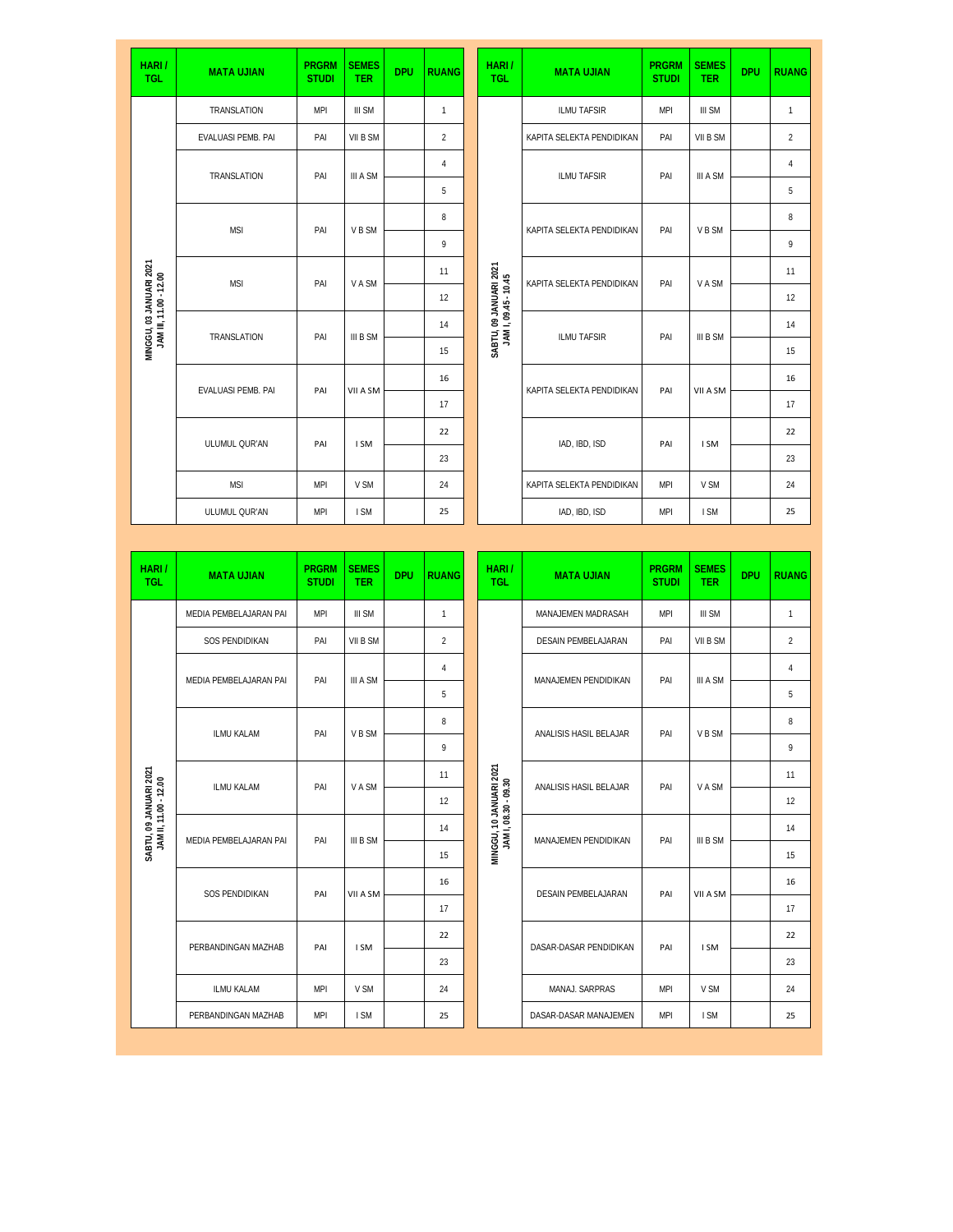| HARI/<br><b>TGL</b>                              | <b>MATA UJIAN</b>       | <b>PRGRM</b><br><b>STUDI</b> | <b>SEMES</b><br><b>TER</b> | <b>DPU</b> | <b>RUANG</b>   |  | HARI/<br><b>TGL</b>                               | <b>MATA UJIAN</b>    | <b>PRGRM</b><br><b>STUDI</b> | <b>SEMES</b><br><b>TER</b> | <b>DPU</b> | <b>RUANG</b> |
|--------------------------------------------------|-------------------------|------------------------------|----------------------------|------------|----------------|--|---------------------------------------------------|----------------------|------------------------------|----------------------------|------------|--------------|
|                                                  | MANAJEMEN PESERTA DIDIK | <b>MPI</b>                   | III SM                     |            | $\mathbf{1}$   |  |                                                   |                      |                              |                            |            |              |
|                                                  |                         |                              |                            |            |                |  |                                                   |                      |                              |                            |            |              |
|                                                  | USHUL FIQH              | PAI                          | III A SM                   |            | $\overline{4}$ |  |                                                   | MET PENG. PAI        | PAI                          | III A SM                   |            | $\sqrt{4}$   |
|                                                  |                         |                              |                            |            | 5              |  |                                                   |                      |                              |                            |            | 5            |
|                                                  | KOMUNIKASI PENDIDIKAN   | PAI                          | V B SM                     |            | 8              |  |                                                   | PSIK. PEMBELAJARAN   | PAI                          | V B SM                     |            | 8            |
|                                                  |                         |                              |                            |            | 9              |  | MINGGU, 10 JANUARI 2021<br>JAM III, 11.00 - 12.00 |                      |                              |                            |            | 9            |
| MINGGU, 10 JANUARI 2021<br>JAM II, 09.45 - 10.45 | KOMUNIKASI PENDIDIKAN   | PAI                          | <b>VASM</b>                |            | 11             |  |                                                   | PSIK. PEMBELAJARAN   | PAI                          | V A SM                     |            | 11           |
|                                                  |                         |                              |                            |            | 12             |  |                                                   |                      |                              |                            |            | 12           |
|                                                  | <b>USHUL FIOH</b>       | PAI                          | III B SM                   |            | 14             |  |                                                   | MET PENG. PAI        | PAI                          | III B SM                   |            | 14           |
|                                                  |                         |                              |                            |            | 15             |  |                                                   |                      |                              |                            |            | 15           |
|                                                  |                         |                              |                            |            |                |  |                                                   |                      |                              |                            |            |              |
|                                                  | <b>FILSAFAT UMUM</b>    | PAI                          | I SM                       |            | 22             |  |                                                   | PSIKOLOGI PENDIDIKAN | PAI                          | I SM                       |            | 22           |
|                                                  |                         |                              |                            |            | 23             |  |                                                   |                      |                              |                            |            | 23           |
|                                                  | KOMUNIKASI PENDIDIKAN   | <b>MPI</b>                   | V SM                       |            | 24             |  |                                                   | MANAJ. PEMBIAYAAN    | <b>MPI</b>                   | V SM                       |            | 24           |
|                                                  | FILSAFAT UMUM           | <b>MPI</b>                   | I SM                       |            | 25             |  |                                                   | PSIKOLOGI PENDIDIKAN | <b>MPI</b>                   | I SM                       |            | 25           |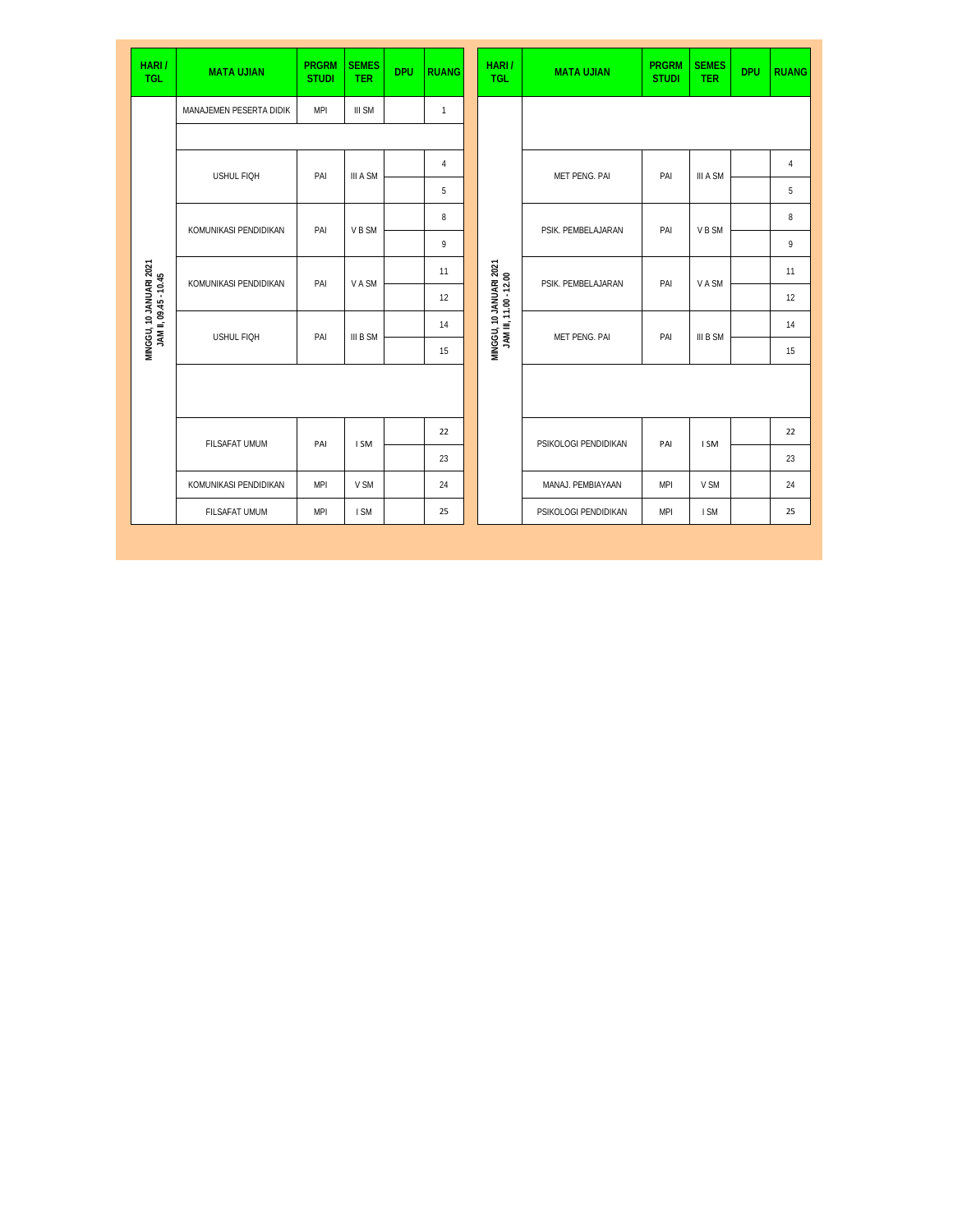## **JADWAL UJIAN AKHIR SEMESTER GANJIL T.A. 2020/2021 MASUK SORE**

**KELAS SABTU MINGGU**

| NELAJ<br>טטטאווויו טופאכ                         |                                       |                              |                            |            |                |                                                 |                                      |                              |                            |            |                |
|--------------------------------------------------|---------------------------------------|------------------------------|----------------------------|------------|----------------|-------------------------------------------------|--------------------------------------|------------------------------|----------------------------|------------|----------------|
| HARI/<br><b>TGL</b>                              | <b>MATA UJIAN</b>                     | <b>PRGRM</b><br><b>STUDI</b> | <b>SEMES</b><br><b>TER</b> | <b>DPU</b> | <b>RUANG</b>   | HARI/<br><b>TGL</b>                             | <b>MATA UJIAN</b>                    | <b>PRGRM</b><br><b>STUDI</b> | <b>SEMES</b><br><b>TER</b> | <b>DPU</b> | <b>RUANG</b>   |
|                                                  | PANCASILA                             | HKI                          | I SM                       |            | 25             |                                                 | <b>BAHASA ARAB I</b>                 | HKI                          | I SM                       |            | 25             |
|                                                  | MUQARANAH MADZAHIB FI AL<br>MUNAKAHAT | HKI                          | V SM                       |            | 11             |                                                 | HUKUM ACARA PA                       | HKI                          | V SM                       |            | 11             |
|                                                  | STATISTIKA HUKUM                      | HKI                          | III SM                     |            | $\overline{2}$ |                                                 | <b>BAHASA ARAB III</b>               | HKI                          | III SM                     |            | $\overline{2}$ |
|                                                  | PRAKTIKUM HISAB RUKYAT                | HKI                          | VII SM                     |            | 1              |                                                 | <b>KLINIS HUKUM</b>                  | HKI                          | VII SM                     |            | 1              |
|                                                  | PANCASILA                             | <b>HES</b>                   | I SM                       |            | 14             |                                                 | <b>BAHASA ARAB I</b>                 | <b>HES</b>                   | I SM                       |            | 14             |
|                                                  | STATISTIKA EKONOMI                    | <b>HES</b>                   | III SM                     |            | 15             |                                                 | <b>BAHASA ARAB III</b>               | <b>HES</b>                   | III SM                     |            | 15             |
| SABTU, 02 JANUARI 2021<br>JAM III, 13.30 - 14.30 | MUQARANAH MADZAHIB FI AL<br>MUAMALAT  | <b>HES</b>                   | V SM                       |            | 24             | SABTU, 02 JANUARI 2021<br>JAM IV, 14.45 - 15.45 | HUKUM ACARA PA                       | <b>HES</b>                   | V SM                       |            | 24             |
|                                                  | PRAKTIKUM HISAB RUKYAT                | <b>HES</b>                   | VII SM                     |            | 23             |                                                 | <b>KLINIS HUKUM</b>                  | <b>HES</b>                   | VII SM                     |            | 23             |
|                                                  | PANCASILA                             | KPI                          | I SM                       |            | 22             |                                                 | <b>BAHASA ARAB</b>                   | KPI                          | I SM                       |            | 22             |
|                                                  | SEJARAH DAKWAH I                      | KPI                          | III SM                     |            | 16             |                                                 | BAHASA ARAB LAB                      | KPI                          | III SM                     |            | 16             |
|                                                  | PATOLOGI SOSIAL                       | KPI                          | V SM                       |            | 17             |                                                 | DAKWAH LINTAS AGAMA<br><b>BUDAYA</b> | KPI                          | V SM                       |            | 17             |
|                                                  | PANCASILA                             | PIAUD                        | $\mathbf{I}$               |            | 4              |                                                 | <b>BAHASA ARAB I</b>                 | PIAUD                        | $\mathbf{I}$               |            | 4              |
|                                                  | PENGEMBANGAN FISIK<br><b>MOTORIK</b>  | PIAUD                        | Ш                          |            | 12             |                                                 | <b>HADITS TARBAWI</b>                | PIAUD                        | Ш                          |            | 12             |
|                                                  | STATISTIK PENDIDIKAN                  | PIAUD                        | V                          |            | 8              |                                                 | P.S.EMOSIONAL                        | PIAUD                        | V                          |            | 8              |
|                                                  | KEWIRAUSAHAAN                         | PIAUD                        | VII                        |            | 5              |                                                 | K.G.ANAK PIAUD                       | PIAUD                        | VII                        |            | 5              |
|                                                  |                                       |                              |                            |            |                |                                                 |                                      |                              |                            |            |                |
| HARI/<br><b>TGL</b>                              | <b>MATA UJIAN</b>                     |                              |                            |            |                |                                                 |                                      |                              |                            |            |                |
|                                                  |                                       | <b>PRGRM</b><br><b>STUDI</b> | <b>SEMES</b><br><b>TER</b> | <b>DPU</b> | <b>RUANG</b>   | HARI/<br><b>TGL</b>                             | <b>MATA UJIAN</b>                    | <b>PRGRM</b><br><b>STUDI</b> | <b>SEMES</b><br><b>TER</b> | <b>DPU</b> | <b>RUANG</b>   |
|                                                  | BAHASA INDONESIA                      | <b>HKI</b>                   | I SM                       |            | 25             |                                                 | <b>BAHASA INGGRIS I</b>              | HKI                          | I SM                       |            | 25             |
|                                                  | EKONOMI KELUARGA                      | HKI                          | V SM                       |            | 11             |                                                 | MASAIL FIQH                          | HKI                          | V SM                       |            | 11             |
|                                                  | HADITS AHKAM I                        | HKI                          | III SM                     |            | $\overline{2}$ |                                                 | <b>BAHASA INGGRIS III</b>            | HKI                          | III SM                     |            | $\overline{2}$ |
|                                                  | ETIKA PROFESI HUKUM                   | HKI                          | VII SM                     |            | $\mathbf{1}$   |                                                 | BISNIS DAN KEWIRAUSAHAAN             | <b>HKI</b>                   | VII SM                     |            | 1              |
|                                                  | BAHASA INDONESIA                      | <b>HES</b>                   | I SM                       |            | 14             |                                                 | <b>BAHASA INGGRIS I</b>              | <b>HES</b>                   | I SM                       |            | 14             |
|                                                  | HADITS AHKAM I                        | <b>HES</b>                   | III SM                     |            | 15             |                                                 | <b>BAHASA INGGRIS III</b>            | <b>HES</b>                   | III SM                     |            | 15             |
|                                                  | MANAJEMEN SYARI'AH                    | <b>HES</b>                   | V SM                       |            | 24             |                                                 | MASAIL FIQH                          | <b>HES</b>                   | V SM                       |            | 24             |
|                                                  | ETIKA PROFESI HUKUM BISNIS            | HES                          | VII SM                     |            | 23             |                                                 | BISNIS DAN KEWIRAUSAHAAN             | HES                          | VII SM                     |            | 23             |
|                                                  | <b>BAHASA INDONESIA</b>               | KPI                          | I SM                       |            | 22             |                                                 | <b>BAHASA INGGRIS</b>                | KPI                          | I SM                       |            | 22             |
| MINGGU, 03 JANUARI 2021<br>JAM IV, 13.30 - 14.30 | <b>HADITS</b>                         | KPI                          | III SM                     |            | 16             | MINGGU, 03 JANUARI 2021<br>JAM V, 14.45 - 15.45 | BAHASA INGGRIS LAB                   | KPI                          | III SM                     |            | 16             |
|                                                  | PUBLIK RELATION                       | KPI                          | V SM                       |            | 17             |                                                 | HUMAN RELATION                       | KPI                          | V SM                       |            | 17             |
|                                                  | <b>BAHASA INDONESIA</b>               | PIAUD                        | L                          |            | 4              |                                                 | <b>BAHASA INGGRIS</b>                | PIAUD                        | $\mathsf{L}$               |            | 4              |
|                                                  | PGM KOG BAHASA                        | PIAUD                        | Ш                          |            | 12             |                                                 | P. MEMBACA DAN MENULIS               | PIAUD                        | Ш                          |            | 12             |
|                                                  | KESEHATAN DAN GA                      | PIAUD                        | V                          |            | 8              |                                                 | P.M. DAN AGAMA                       | PIAUD                        | V                          |            | 8              |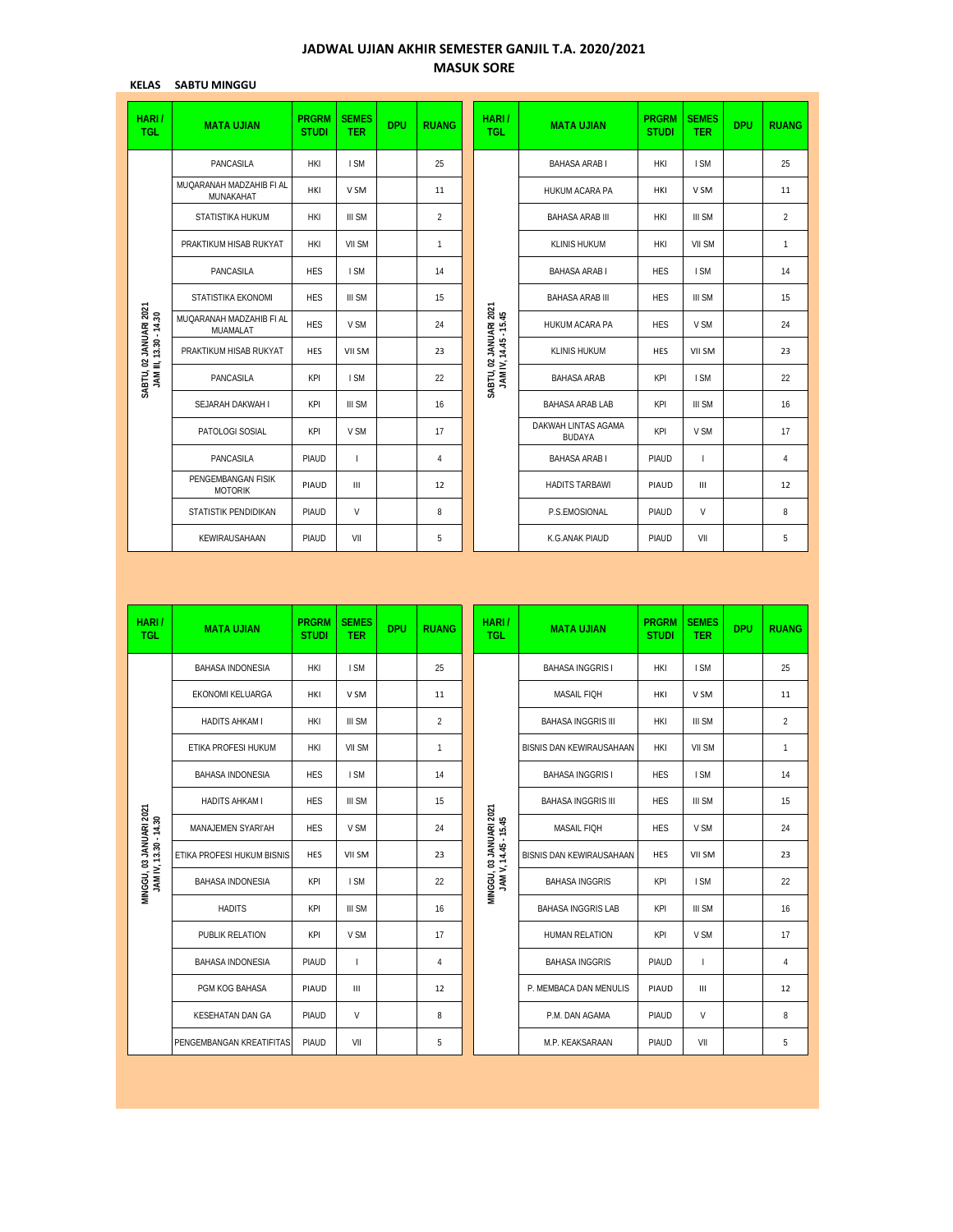| HARI/<br><b>TGL</b>                            | <b>MATA UJIAN</b>                            | <b>PRGRM</b><br><b>STUDI</b> | <b>SEMES</b><br><b>TER</b> | <b>DPU</b> | <b>RUANG</b>   | HARI/<br><b>TGL</b>                              | <b>MATA UJIAN</b>                          | <b>PRGRM</b><br><b>STUDI</b> | <b>SEMES</b><br><b>TER</b> | <b>DPU</b> | <b>RUANG</b>   |
|------------------------------------------------|----------------------------------------------|------------------------------|----------------------------|------------|----------------|--------------------------------------------------|--------------------------------------------|------------------------------|----------------------------|------------|----------------|
|                                                | ULUMUL QUR'AN                                | HKI                          | I SM                       |            | 25             |                                                  | FIKIH IBADAH DAN PRAKTEK                   | HKI                          | I SM                       |            | 25             |
|                                                | HUKUM PERKAWINAN ISLAM<br>DI INDONESIA       | HKI                          | V SM                       |            | 11             |                                                  | METODE PENELITIAN<br>KUALITATIF            | HKI                          | V SM                       |            | 11             |
|                                                | MUQARANAH MAZAHIB FI AL<br><b>USHUL</b>      | <b>HKI</b>                   | III SM                     |            | $\overline{c}$ |                                                  | HUKUM PERDATA ISLAM DI<br><b>INDONESIA</b> | HKI                          | III SM                     |            | $\overline{c}$ |
|                                                |                                              |                              |                            |            |                |                                                  |                                            |                              |                            |            |                |
|                                                | ULUMUL QUR'AN                                | <b>HES</b>                   | I SM                       |            | 14             |                                                  | FIKIH IBADAH DAN PRAKTEK                   | <b>HES</b>                   | I SM                       |            | 14             |
|                                                | MUQARANAH MAZAHIB FI AL<br><b>USHUL</b>      | <b>HES</b>                   | III SM                     |            | 15             |                                                  | HUKUM PERDATA ISLAM DI<br>INDONESIA        | <b>HES</b>                   | III SM                     |            | 15             |
| MINGGU, 03 JANUARI 2021                        | HUKUM ZAKAT DAN WAKAF DI<br><b>INDONESIA</b> | <b>HES</b>                   | V SM                       |            | 24             | SABTU, 09 JANUARI 2021<br>JAM III, 13.30 - 14.30 | METODE PENELITIAN<br>KUALITATIF            | <b>HES</b>                   | V SM                       |            | 24             |
|                                                |                                              |                              |                            |            |                |                                                  |                                            |                              |                            |            |                |
| JAM VI, 16.00 - 17.00                          | ULUMUL QUR'AN                                | KPI                          | I SM                       |            | 22             |                                                  | IAD, IBD, ISD                              | KPI                          | I SM                       |            | 22             |
|                                                | PSIKOLOGI DAKWAH                             | KPI                          | III SM                     |            | 16             |                                                  | <b>TAFSIR</b>                              | KPI                          | III SM                     |            | 16             |
|                                                | KOMUNIKASI SOSIAL                            | KPI                          | V SM                       |            | 17             |                                                  | MANAJEMEN DAKWAH                           | KPI                          | V SM                       |            | 17             |
|                                                | ULUMUL QUR'AN                                | PIAUD                        | T                          |            | 4              |                                                  | IAD, IBD, ISD                              | PIAUD                        | $\mathbf{I}$               |            | 4              |
|                                                | <b>USHUL FIQH</b>                            | PIAUD                        | Ш                          |            | 12             |                                                  | <b>TAFSIR TARBAWI</b>                      | PIAUD                        | Ш                          |            | 12             |
|                                                | PSIK PERK. ANAK                              | PIAUD                        | V                          |            | 8              |                                                  | FIKIH IBADAH                               | PIAUD                        | V                          |            | 8              |
|                                                | PERM ANAK PIAUD                              | PIAUD                        | VII                        |            | 5              |                                                  | SOS PENDIDIKAN                             | PIAUD                        | VII                        |            | 5              |
|                                                |                                              |                              |                            |            |                |                                                  |                                            |                              |                            |            |                |
|                                                |                                              |                              |                            |            |                |                                                  |                                            |                              |                            |            |                |
| HARI/<br><b>TGL</b>                            | <b>MATA UJIAN</b>                            | <b>PRGRM</b><br><b>STUDI</b> | <b>SEMES</b><br><b>TER</b> | <b>DPU</b> | <b>RUANG</b>   | HARI/<br><b>TGL</b>                              | <b>MATA UJIAN</b>                          | <b>PRGRM</b><br><b>STUDI</b> | <b>SEMES</b><br><b>TER</b> | <b>DPU</b> | <b>RUANG</b>   |
|                                                | USHUL FIQH I                                 | HKI                          | I SM                       |            | 25             |                                                  | PENGANTAR IH DAN TH                        | HKI                          | I SM                       |            | 25             |
|                                                | PERADILAN AGAMA DI<br><b>INDONESIA</b>       | HKI                          | V SM                       |            | 11             |                                                  | FIKIH JINAYAT                              | HKI                          | V SM                       |            | 11             |
|                                                | <b>FIKIH MAWARIS</b>                         | <b>HKI</b>                   | III SM                     |            | $\overline{c}$ |                                                  | TAFSIR AHKAM I                             | HKI                          | III SM                     |            | $\overline{2}$ |
|                                                |                                              |                              |                            |            |                |                                                  |                                            |                              |                            |            |                |
|                                                | USHUL FIQH I                                 | <b>HES</b>                   | I SM                       |            | 14             |                                                  | PENGANTAR IH DAN TH                        | <b>HES</b>                   | I SM                       |            | 14             |
|                                                | <b>FIKIH MAWARIS</b>                         | <b>HES</b>                   | III SM                     |            | 15             |                                                  | TAFSIR AHKAM I                             | <b>HES</b>                   | III SM                     |            | 15             |
|                                                | PERADILAN AGAMA DI<br><b>INDONESIA</b>       | <b>HES</b>                   | V SM                       |            | 24             |                                                  | FIKIH JINAYAT                              | <b>HES</b>                   | V SM                       |            | 24             |
| SABTU, 09 JANUARI 2021<br>JAMIN, 14.45 - 15.45 |                                              |                              |                            |            |                | SABTU, 09 JANUARI 2021<br>JAM V, 16.00 - 17.00   |                                            |                              |                            |            |                |
|                                                | <b>USHUL FIQH</b>                            | KPI                          | I SM                       |            | 22             |                                                  | ILMU KOMUNIKASI                            | KPI                          | I SM                       |            | 22             |
|                                                | AKHLAK TASAWUF                               | KPI                          | III SM                     |            | 16             |                                                  | ILMU KOMUNIKASI                            | KPI                          | III SM                     |            | 16             |
|                                                | <b>PSRTVF</b>                                | KPI                          | V SM                       |            | 17             |                                                  | <b>DESAIN GRAFIS</b>                       | KPI                          | V SM                       |            | 17             |
|                                                | PERBANDINGAN MAZHAB                          | PIAUD                        | L                          |            | 4              |                                                  | KDP PRA SEKOLAH                            | PIAUD                        | $\mathbf{I}$               |            | 4              |
|                                                | ADM. PENDIDIKAN                              | PIAUD                        | Ш                          |            | 12             |                                                  | MEDIA PEMBELAJARAN                         | PIAUD                        | Ш                          |            | 12             |
|                                                | <b>MSI</b>                                   | PIAUD                        | V                          |            | 8              |                                                  | SUPERVISI PENDIDIKAN                       | PIAUD                        | V                          |            | 8              |
|                                                | PEMBELAJARAN TARI                            | PIAUD                        | VII                        |            | 5              |                                                  |                                            |                              |                            |            |                |